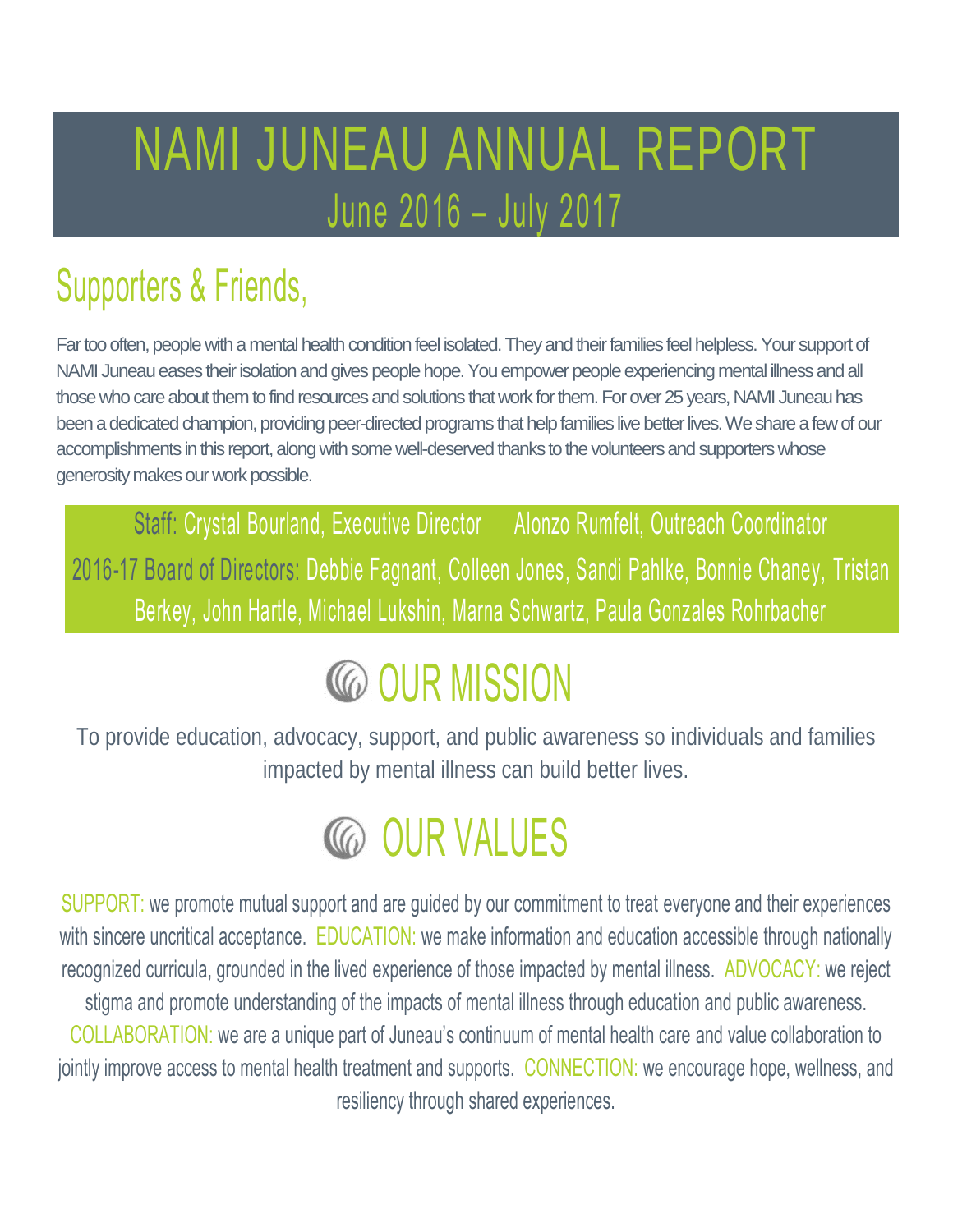## OUR REACH



#### 2017 Highlights

- The Peer Council worked actively this year to reduce stigma by sharing member's lived experience through letters to the editor, our newsletter, and educational programming. They were instrumental in launching a mutual support group for adults living with mental health challenges.
- We provided information and support to over 30 individuals through NAMI's Signature education programs. Evaluations continue to reflect satisfaction and improved quality of life.
- We expanded the Say It Out Loud presentation from one to both high schools, providing mental health literacy to over 200 students.
- ◆ Partnerships helped us strengthen our Inside Passages speaker series which featured six unique forums on a range of topics related to mental health and wellness.
- Alaskan Brewing Co. selected NAMI Juneau as their nonprofit partner of the year and awarded us a one-time unrestricted donation of \$12K!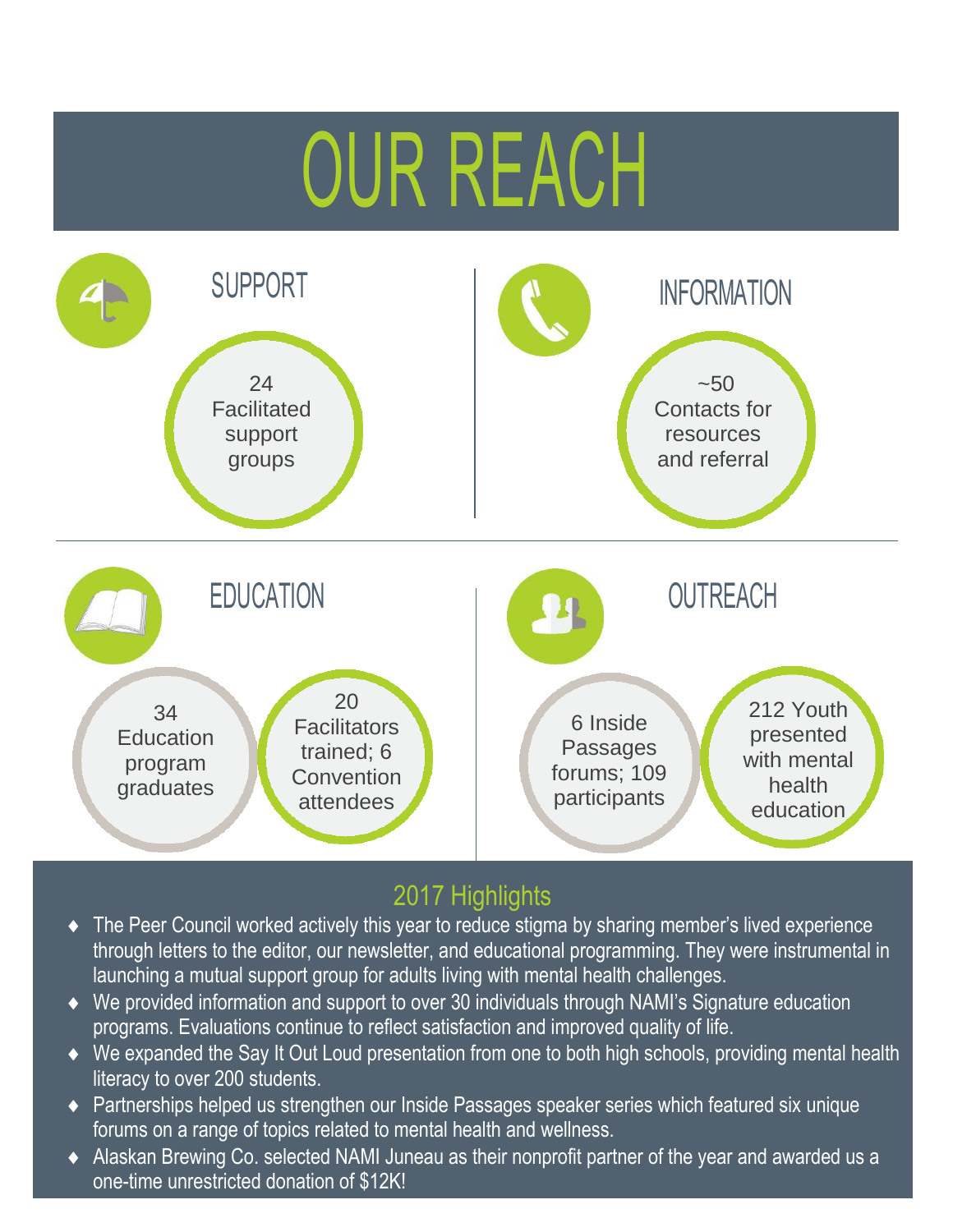# MAKING CONNECTIONS

### YOU ARE NOT ALONE

Sometimes knowing we're not alone makes all the difference. NAMI Juneau strives to help those impacted by mental illness feel connected, supported, and empowered. For family members, friends and individuals with mental illness, NAMI Juneau's support groups are a lifeline that connects them with a supportive community and ignites new relationships. Peer facilitators are the true champions of this effort, giving their time, talents, and their personal stories to offer insight and hope. They facilitated over 20 groups from July 2016 - June 2017!

The Family Support Group has been a valuable resource for me during my time of crisis and when not in crisis providing a safe environment for me to share and feel supported and learn from others. It has been a lifesaver – a place to cry and laugh and make new friends.

#### What Participants Are Saying

"The NAMI Peer-to-Peer Program is a great benefit to me as well as other participants. Having the ability to connect, encourage, and be encouraged with fellow Peers' has impacted my life in a positive way. The Program has played a key role in helping improve my self-esteem, overcoming obstacles, and returning back into the workforce."

**"Family-to-Family gave me the tools I was lacking to help support my friend with serious mental illness. It helped me realize that I didn't have to take the whole burden on myself, and that resources were available. It also helped me separate the illness from the person, and sort out which issues were really my reaction to a situation in which I felt helpless. I can't change the fact that my friend is ill, but I can change how I support them. Many thanks to NAMI."**

"I felt scared, lost and alone when my child was in crisis. I desperately wanted support and guidance. This NAMI Basics program was very helpful, not just to me, but also my spouse, so that we could both gain knowledge and understanding to work better together to help our child."

**"From day one, I've been better at communicating with my loved one who is living with mental illnesses. It has reduced a lot of stress and stigma by attending this class [Family-to-Family]."** 

"We had been waiting on evaluations and diagnosis and learning how difficult it can be to access pediatric psychiatric services in Juneau. The NAMI course [NAMI Basics] helped us learn what great community services were already available, including the peer support of other parents."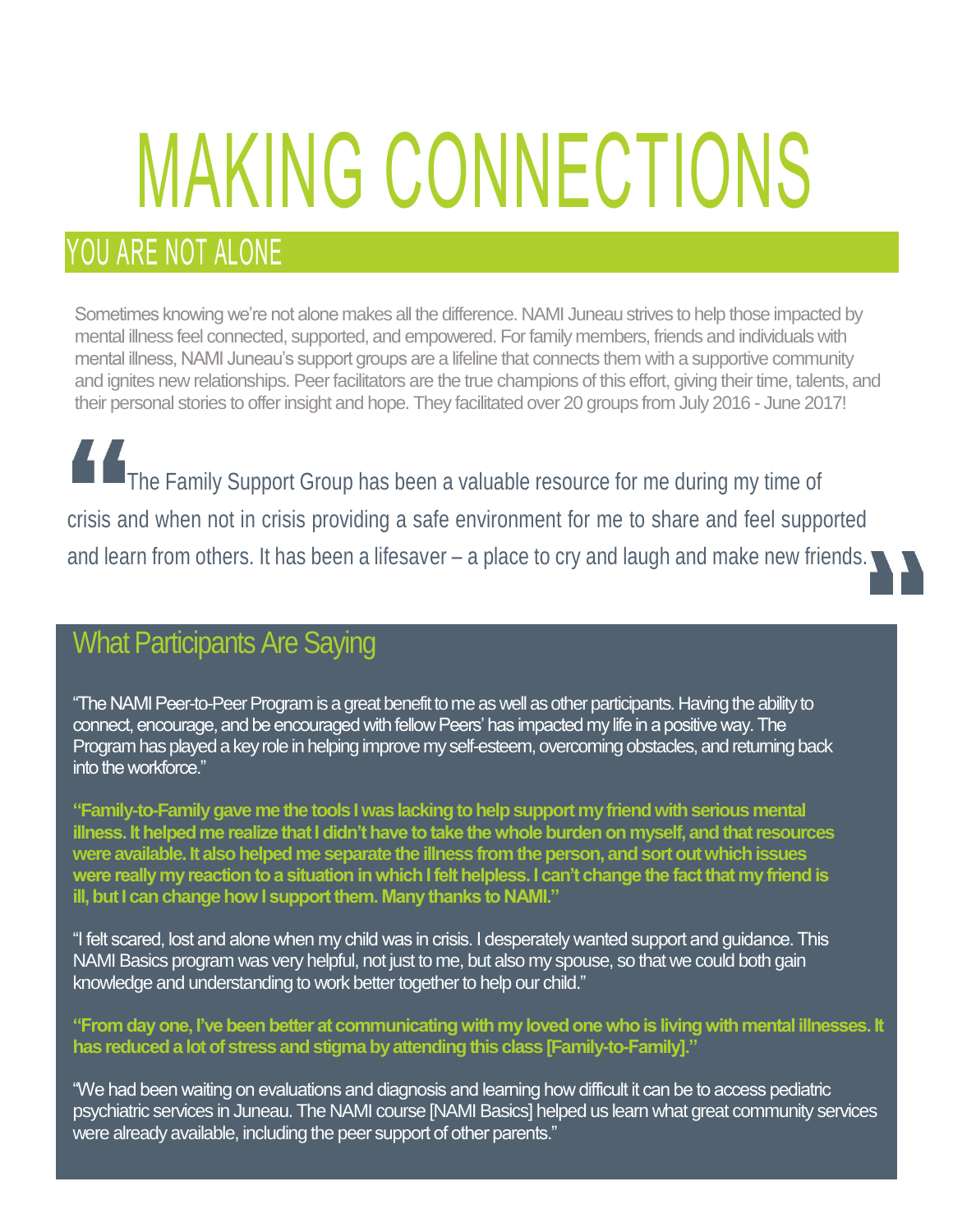## FY17 FINANCES

#### **INCOME**

Grants Membership & Individual Giving

**69%**

**Fundraising Events** Misc. Fundraising



**5%**



**EXPENSES**

**Grants \$90,600** Alaska Mental Health Trust Authority BPI Project

#### **Fundraising Events \$19,700**

Comedy for a Cause & Extra Tough 5K

#### **Misc. Fundraising \$13,000**

One-time donations from Alaskan Brewing Co.(\$12,000) and Alaska Department of Environmental Conservation

**Donations \$6,870** Memberships & Individual Giving

**Other \$760** Inside Passages Sponsorships and Continuing Education Units (CEU) fees

**TOTAL FY17 INCOME \$130,930** (does not include in-kind) **Administration \$81,100** Staff, facility, telecommunications, business insurance, and general supplies

**Programs \$24,050** Staff, marketing costs and program materials

**Training \$9,100** NAMI Convention subsidies, staff training and NAMI facilitator training

**Fundraising \$4,350** Event expenses

**Other \$1400**

**TOTAL FY17 EXPENSES \$120,000**